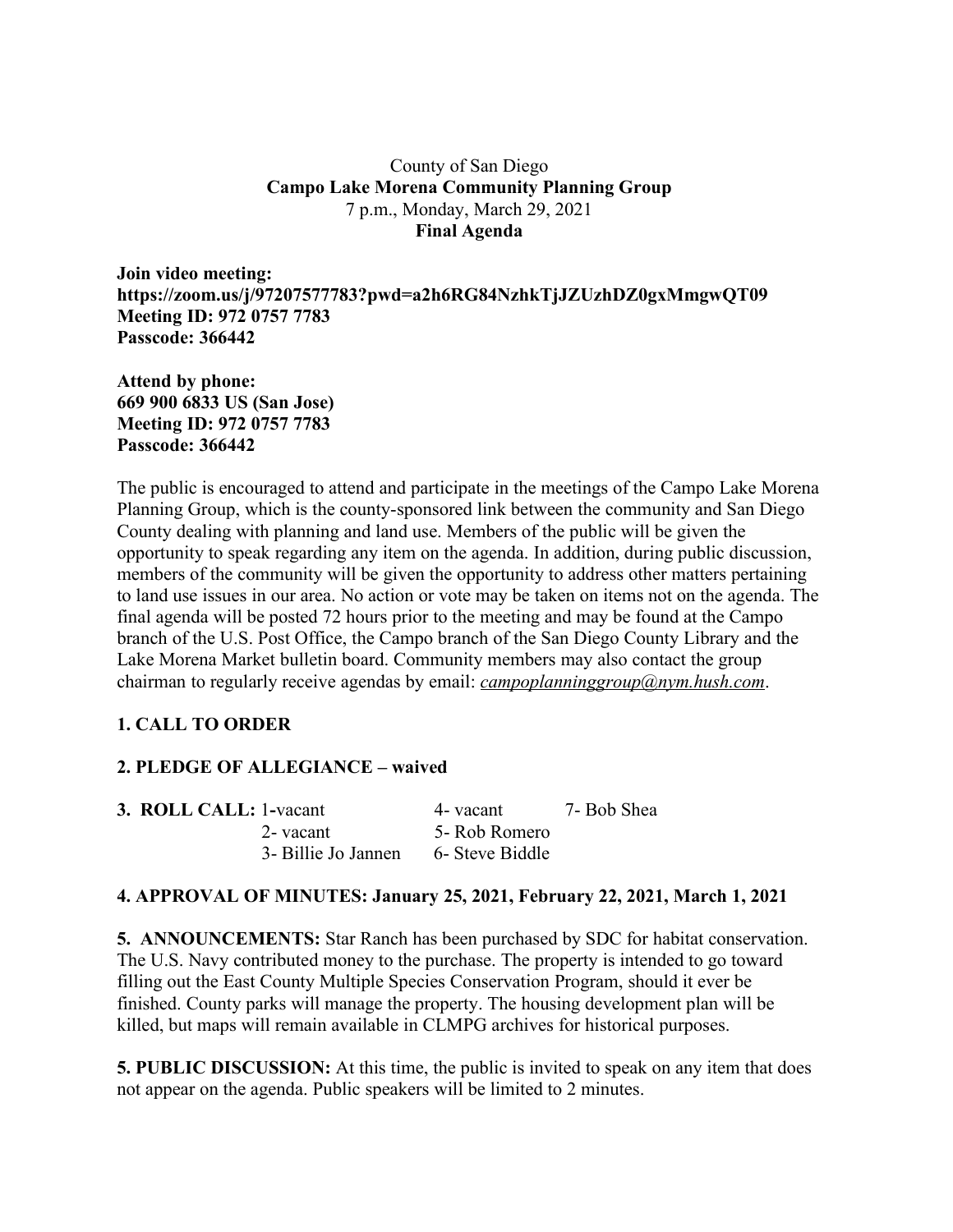#### **6. NEW BUSINESS:**

**a. Annual prioritization of county road maintenance projects in the Campo Planning Area.** I plan to devise community outreach to see what area residents are concerned about. I will put it on the agenda for a vote next month. Anyone with a particular beef about a local road is invited to reach out to a PG member or share at this meeting.

### **7. OLD BUSINESS:**

**a. New general plan element, Environmental Justice. County planner Audrey Hamilton will provide an update on the development of the new element**. The plan will endeavor to use land use regulation to resolve environmental injustice in four urban areas identified as disadvantaged. **"Disadvantaged Communities"** are defined by California State Law as (1) "an area identified by the California Environmental Protection Agency (CalEPA) pursuant to Section 39711 of the Health and Safety code;" or (2) "a low-income area that is disproportionately affected by environmental pollution and other hazards that can lead to negative health effects, exposure, or environmental degradation" The planning group is considering an advisory letter. **Discussion and vote.**

**b. Status and process of the proposed renewable energy streamlining and zoning overlay in Mountain Empire.** The county seeks to create easy development of industrial scale wind and solar on private properties in Campo, Boulevard, Ocotillo and Jacumba. The planning group has already done one advisory letter and will discuss doing another one. SDC planners Timothy Vertino and Donald Chase to present. **Discussion and vote.**

**c. Standing subcommittee reports (no action):** Groundwater, Rob Romero; Sewer and Septic, vacant; Community Economic Impacts, Steve Biddle; Public Safety, Bob Shea.

**d. Chairman's report, Billie Jo Jannen (no action).** I am working to get information on the second and third SDG&E sites where they are doing earthmoving/site preparation. County planners purport to know nothing, but say they will ask around. My SDG&E contact ALSO claims to know nothing, but says he will try to find out. These sites are in addition to the microgrid at Cameron Corners.

**8. CORRESPONDENCE:** Members of the public who wish to read the correspondence listed may request it by email at *campoplanninggroup@nym.hush.com.*

**a. SDC Traffic Advisory committee agenda for March 12, 2021.** Nothing in our area. **Forwarded to group.**

**b. Notification of seminars on Housing, Safety and Environmental Justice general plan updates. Forwarded to group.**